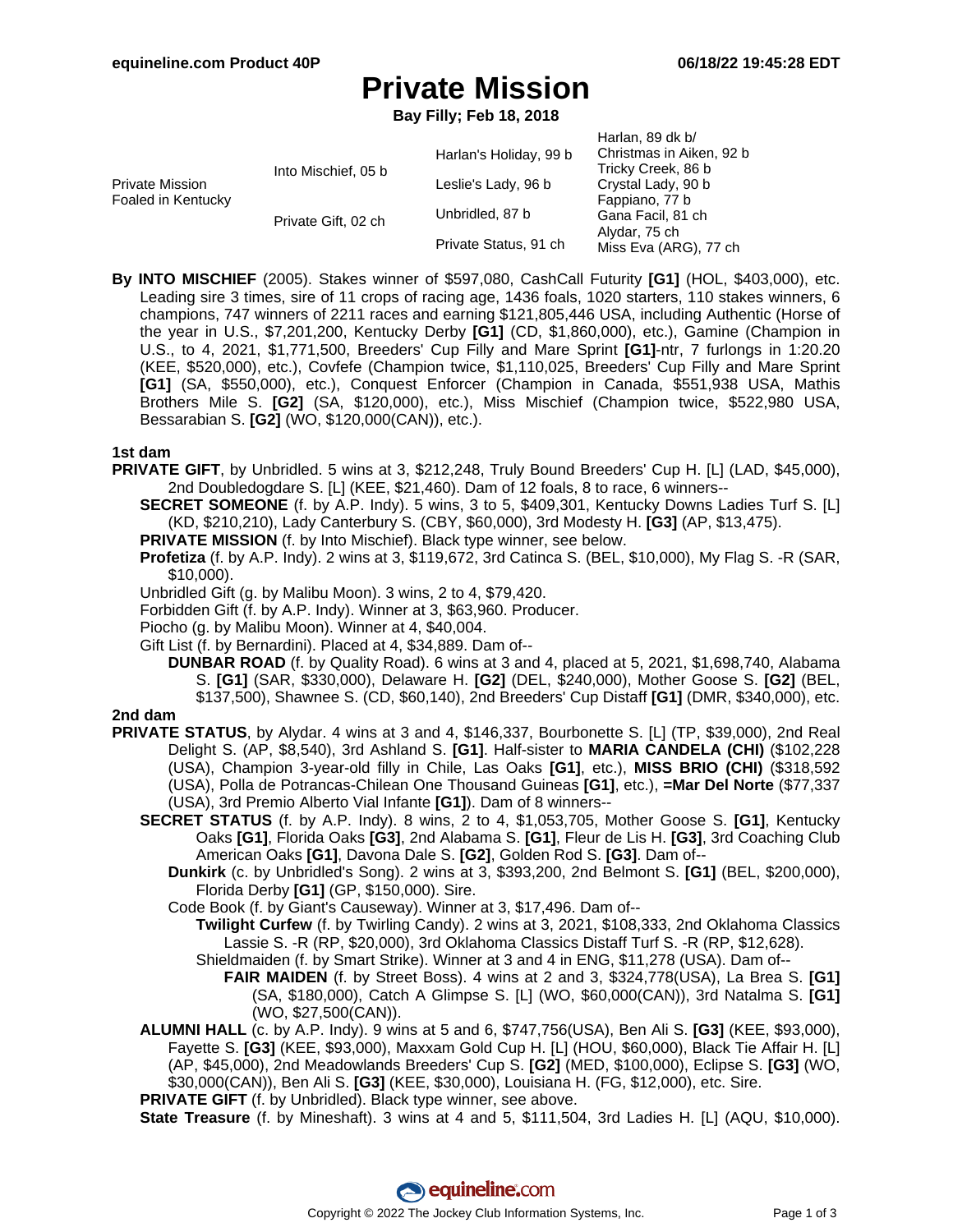## **Private Mission**

**Bay Filly; Feb 18, 2018**

Producer.

Mulheb (g. by Bernardini). 3 wins at 3 and 5 in NA , \$98,848 (USA).

Rebel Spy (g. by Curlin). 4 wins at 5 and 7, \$67,541.

Social Page (f. by A.P. Indy). Winner at 3, \$62,665. Producer.

Alumni News (g. by Belong to Me). Winner at 3 in ENG, placed at 5 in NA , \$21,907 (USA).

Royal Box (f. by A.P. Indy). Placed at 3, \$10,350. Dam of--

- **PICAHIELO** (c. by After Market). 5 wins, 3 to 5 in PAN, \$77,850 (USA), Clasico Independencia de Panama [L], Clasico Ano Nuevo [L] twice, 2nd Copa Invitacional de Importados [L], Clasico Junta de Control de Juegos [L], Clasico Dia Internacional del Trabajador [L], etc.
- Set Point (f. by Langfuhr). Winner at 4, \$39,865. Dam of--
	- **Bandit Point** (c. by Indy Squall). 5 wins, 3 to 7, 2022, \$510,363, 2nd Arkansas Breeders' Championship S. -R (OP, \$40,000), Nodouble Breeders' S. -R (OP, \$30,000), Nodouble Breeders' S. -R (OP, \$20,000), 3rd Arkansas Breeders' Championship S. -R (OP, \$20,000), Nodouble Breeders' S. -R (OP, \$15,000), etc.
	- **La Sibarita** (f. by Proud Citizen). 3 wins at 2 and 3, \$39,433, 2nd Clasico Ano Nuevo S. [L], 3rd Clasico Dia de La Raza S. [L].

Picket (f. by Smart Strike). Placed at 3 and 4, \$20,000. Producer.

#### **3rd dam**

Miss Eva (ARG), by \*Con Brio II. 2 wins at 3 in CHI, \$5,888 (USA). Dam of 5 winners--

**MARIA CANDELA (CHI)** (f. by \*Balconaje). 5 wins at 2 and 3 in CHI, \$102,228 (USA), Champion 3-year-old filly in Chile, Las Oaks **[G1]**, Premio Nacional Ricardo Lyon **[G1]**, El Derby **[G1]**, 3rd Polla de Potrancas-Chilean One Thousand Guineas **[G1]**, Premio Luis Cousino Squella **[G3]**, Premio Carlos Valdes Izquierdo **[G3]**, 4th Premio Arturo Lyon Pena **[G1]**, Premio Julio Subercaseaux B. **[G2]**. Dam of--

Special Friend (f. by Belong to Me). 2 wins at 3, \$74,365. Dam of--

**=Hang Fire (ARG)** (g. by =Not For Sale (ARG)). 5 wins at 5 and 6 in SAF, \$54,318 (USA), 3rd Hampton H. [L].

=Special Agus (ARG) (f. by Stephen Got Even). Unraced. Dam of--

**STAR AUSTRAL (ARG)** (f. by Cosmic). 3 wins at 2 and 3 in ARG, \$193,790 (USA), Arturo R. y Arturo Bullrich **[G2]**, Ramon Biaus **[G2]**, 2nd Seleccion **[G1]**, De Honor **[G1]**, Francisco J. Beazley **[G2]**, etc.

Look Smart (f. by Smart Strike). Unraced. Dam of--

- **=LOOK STRIKE (ARG)** (c. by Jump Start). 7 wins, 3 to 8, placed at 9, 2021 in PER and ECU, \$31,290 (USA), Clasico Asociacion Propietarios Caballos de Carrera del Peru **[G3]**, 3rd Clasico Hipodromo de Monterrico **[G2]**.
- **MISS BRIO (CHI)** (f. by Semenenko). 9 wins in 18 starts, 2 to 5 in CHI and NA , \$318,592 (USA), Polla de Potrancas-Chilean One Thousand Guineas **[G1]**, Maskette S. **[G1]**, Premio Arturo Lyon Pena **[G1]**, Santa Maria H. **[G2]**, Santa Monica H. **[G2]**, Premio Carlos Valdes Izquierdo **[G3]**, 2nd Silver Belles H. **[G2]**, Premio Julio Subercaseaux B. **[G2]**, etc. Producer.

**PRIVATE STATUS** (f. by Alydar). Black type winner, see above.

- **=Mar Del Norte** (g. by Northair). Winner at 2 in CHI, \$77,337 (USA), 3rd Premio Alberto Vial Infante **[G1]**.
- Caution Flag (c. by A.P. Indy). Winner at 2, \$47,240.

### **4th dam**

- **=Apolinea**, by =Coppersmith (GB). 3 wins at 3 in ARG, 3rd Premio Bully Baby. Half-sister to **\*ESMALTADOR** (Premio Criadores, etc.), **=ABAY** (Premio Imbroglio), **=ACUNA** (Premio Pedro A. Cremonte, etc.), **=Ailette** (3rd Premio Sol de Noche II). Dam of 3 winners, including--
	- Miss Eva (ARG) (f. by \*Con Brio II). See above.
	- =Alinea (f. by =Utopico (ARG)). Winner at 2 in ARG.
		- **=TANGENCIAL (ARG)** (f. by =Petronisi (GB)). 3 wins at 3 in ARG, Premio General Arenales **[G3]**, 2nd Premio General Alvear **[G3]**, Premio General Francisco B. Bosch **[G3]**, 3rd Premio General Viamonte **[G3]**, Premio General Alvear **[G3]**, etc.

**=Diseno (ARG)** (c. by Lefty). Placed at 2 in ARG, 2nd Premio Julio F. Penna [L].

=Apia (f. by \*Con Brio II). Unraced.

**=Astaire (ARG)** (g. by =Oak Dancer (GB)). 4 wins at 4 and 6 in ARG, \$182,210 (USA), 2nd Copa de Oro **[G1]**.